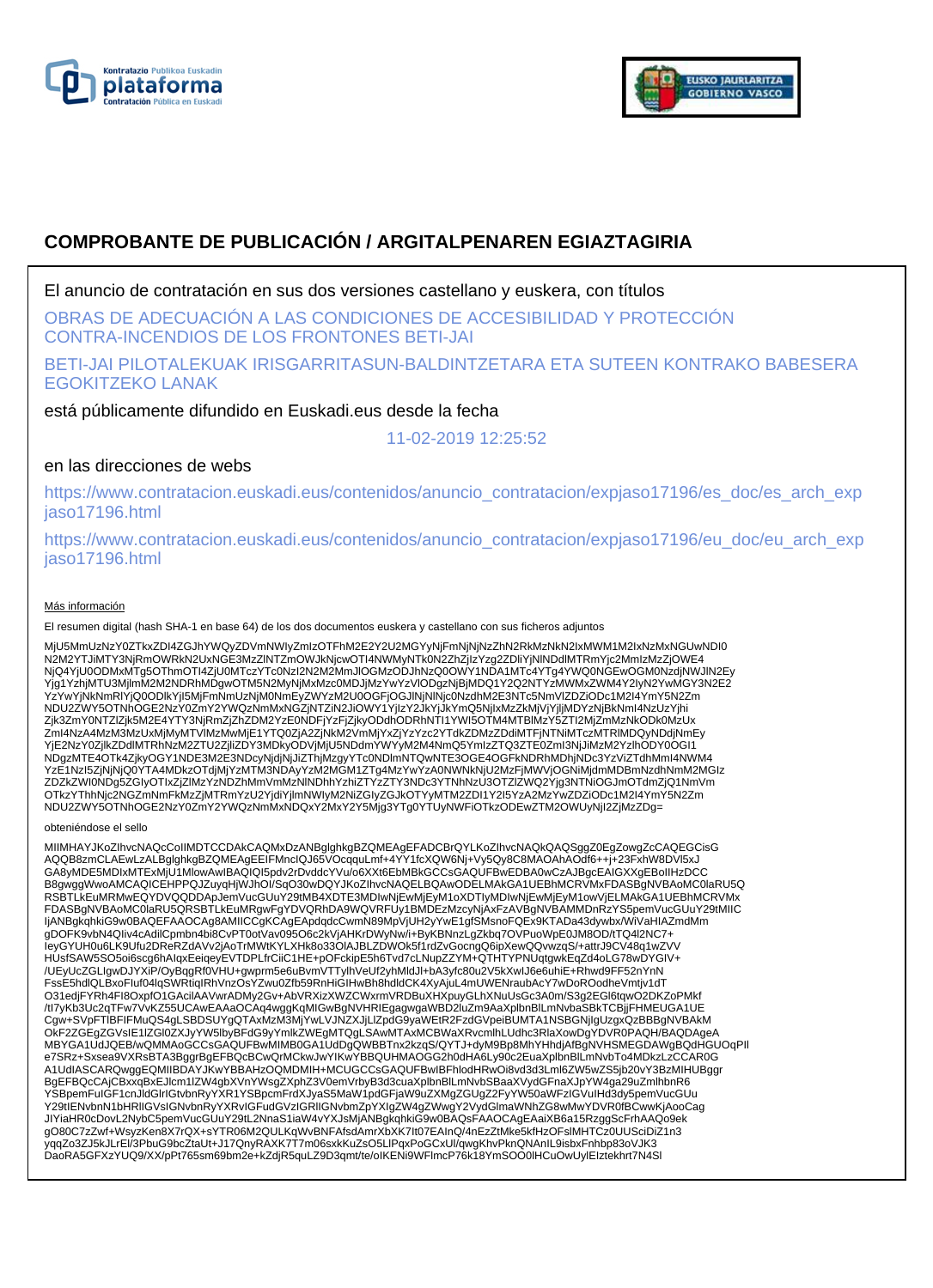



vYNwCBKRKGskVI/c3kDzvXq9yrvIifUaft/Vpo8DuQpojwNy9phXfr263mtYCIrHcLb+qe4AX5patRCXhzFnJPdUkMUnzThUj6bD<br>2P231EPSy4qvgKCXmAxCyW6To3LCa+IhhmzhcrZFDShO4U+mTJBQSNNZS8gdVyLO1L1LU5zioaAo6vdtlRL/fZE/QY3nBw2wwq22 t+8o98Tl2ck2fHQgpDpYYzI9r40OL77d9R0muOnITHbPumy1A5xp/Sgumk6ftoXL9+7TP4LV4xP/1TbhR5eBdfKXmt6oO7xpFghy zzGBO38uC4SWXRQhrfUAgoZ+alLen9phd3YimwA/CDoaUUCiOhiaQsqukUYxggNxMIIDbQIBATBMMDgxCzAJBgNVBAYTAkVTMRQw EgYDVQQKDAtJWkVOUEUgUy5BLjETMBEGA1UEAwwKSXplbnBlLmNvbQlQc89Alm7KoeNYmE4j9Ko7fTANBglghkgBZQMEAgEFAKCB 9zAaBgkqhkiG9w0BCQMxDQYLKoZIhvcNAQkQAQQwHAYJKoZIhvcNAQkFMQ8XDTE5MDIxMTExMjU1MlowLwYJKoZIhvcNAQkEMSIE IC8hB6Czk/dHsRxSIrE20ZY6h0hKdr++ECXuDBhemiJqMIGJBgsqhkiG9w0BCRACLzF6MHgwdjB0BCDNdwo7pQBbrD9u8p5/pMe+<br>oe9BvIISU1baDdGPBFySGTBQMDykOjA4MQswCQYDVQQGEwJFUzEUMBIGA1UECgwLSVpFTIBFIFMuQS4xEzARBgNVBAMMCkl6ZW5w RkVVXd2VCZgG7VS5GsayxrsjEWHt+9QXRqdT96WsqxF0wYsx/wDauGMslxDqz9sZCVi+rHKZhbeO3Q1CFmY1hztw2OmVWfz8XpOQ INrDBMeN9f6ECPccmZqNB5ZPe2Wf8UfLX3wuL+ZQjW8WYIjXwv+bNuVp0lqyO59Dg56vtHuX5oiJXkH3me5NYr28eIh4aDfMwfkc FnF2bFNrCtlKTLmoZ2kFePRZBNvEaJLhRGLeUuOkaPxzG/ayLSip2Xhu3VGgsDKplKgHYndTlcqPzlL/t1pqBXLJZc+VjjlCW4TD XUx1TNoI9KdqCWJ4ksW5VlQG+H2mRMvAqUcPrPLbQT0Oy5A4KxXXxSLJ1B7Fyi9uupJ/42kMloKllt3lhhZSn+kgk4epmQLmTZwk qitM0Xktz6afriXikpOX7uATygIfUI+V2kbic4mf7UIeCgARXpplBt9g7TCQ21e2yor3n4OZ1eD+IqaJpHPHK0REnyeSjrGRY1/t yh/AWFCNHup4FEoK8CQrunsXYi1XVB7xOXtKcVs=

### Kontratuaren iragarkia, gaztelaniaz eta eskaraz, izenburuekin

OBRAS DE ADECUACIÓN A LAS CONDICIONES DE ACCESIBILIDAD Y PROTECCIÓN CONTRA-INCENDIOS DE LOS FRONTONES BETI-JAI

BETI-JAI PILOTALEKUAK IRISGARRITASUN-BALDINTZETARA ETA SUTEEN KONTRAKO BABESERA **EGOKITZEKO LANAK** 

Euskadi.eus webgunean argitaratzen da data honetatik

2019-02-11 12:25:52

## web hauen helbideetan

https://www.contratacion.euskadi.eus/contenidos/anuncio\_contratacion/expjaso17196/es\_doc/es\_arch\_exp jaso17196.html

https://www.contratacion.euskadi.eus/contenidos/anuncio\_contratacion/expjaso17196/eu\_doc/eu\_arch\_exp iaso17196.html

#### Informazio gehiago

Bi dokumentuen (euskara eta gaztelania) laburpen digitala (hash SHA-1, 64 oinarriarekin), erantsitako fitxategiekin

MjU5MmUzNzY0ZTkxZDI4ZGJhYWQyZDVmNWIyZmIzOTFhM2E2Y2U2MGYyNjFmNjNjNzZhN2RkMzNkN2IxMWM1M2IxNzMxNGUwNDI0 N2M2YTJiMTY3NjRmOWRkN2UxNGÉ3MzZINTZmOWJkNjcwOTI4NWMyNTk0N2ZhZjIzYzg2ZDliYjNlNDdlMTRmYjc2MmIzMzZjOWE4<br>NjQ4YjU0ODMxMTg5OThmOTI4ZjU0MTczYTc0NzI2N2MzMmJlOGMzODJhNzQ0OWY1NDA1MTc4YTg4YWQ0NGEwOGM0NzdjNWJlN2Ey wyser i pooblinia gyo minio i rzypomiecz i romania występujący wyzystanczonym mienia występujący w mienia podz<br>Yg1YzhjMTU3MjImM2M2NDRhMDgwOTM5N2MyNjMxMzc0MDJjM2YwYzVlODgzNjBjMDQ1Y2Q2NTYzMWMxZWM4Y2IyN2YwMGY3N2E2<br>YzYwYjNkNmR NDU2ZWY5OTNnOGE2NzY0ZmY2YWQzNmMxNGZjNTZiN2JiOWY1YjIzY2JkYjJkYmQ5NjIxMzZkMjVjYjIjMDYzNjBkNml4NzUzYjhi Zjk3ZmY0NTZIZjk5M2E4YTY3NjRmZjZhZDM2YzE0NDFjYzFjZjkyODdhODRhNTI1YWI5OTM4MTBIMzY5ZTI2MjZmMzNkODk0MzUx Zml4NzA4MzM3MzUxMjMyMTVIMzMwMjE1YTQ0ZjA2ZjNkM2VmMjYxZjYzYzc2YTdkZDMzZDdiMTFjNTNiMTczMTRIMDQyNDdjNmEy YjE2NzY0ZjIkZDdlMTRhNzM2ZTU2ZjIiZDY3MDkyODVjMjU5NDdmYWYyM2M4NmQ5YmIzZTQ3ZTE0ZmI3NjJiMzM2YzlhODY0OGI1 NDgzMTE4OTk4ZjkyOGY1NDE3M2E3NDcyNjdjNjJiZThjMzgyYTc0NDlmNTQwNTE3OGE4OGFkNDRhMDhjNDc3YzViZTdhMml4NWM4<br>YzE1Nzl5ZjNjNjQ0YTA4MDkzOTdjMjYzMTM3NDAyYzM2MGM1ZTg4MzYwYzA0NWNkNjU2MzFjMWVjOGNiMjdmMDBmNzdhNmM2MGlz ZDZkZWI0NDg5ZGIyOTIxZjZIMzYzNDZhMmVmMzNINDhhYzhiZTYzZTY3NDc3YTNhNzU3OTZIZWQ2Yjg3NTNiOGJmOTdmZjQ1NmVm OTkzYThhNic2NGZmNmFkMzZjMTRmYzU2YjdlYjlmNWlyM2NiZGlyZGJkOTYyMTM2ZDI1Y2I5YzA2MzYwZDZiODc1M2I4YmY5N2Zm NDU2ZWY5OTNhOGE2NzY0ZmY2YWQzNmMxNDQxY2MxY2Y5Mjg3YTg0YTUyNWFiOTkzODEwZTM2OWUyNjI2ZjMzZDg=

denboran digitalki zigilatu zuena

zigilua lortzen

MIIMHAYJKoZIhvcNAQcCoIIMDTCCDAkCAQMxDzANBglghkgBZQMEAgEFADCBrQYLKoZIhvcNAQkQAQSggZ0EgZowgZcCAQEGCisG AQQB8zmCLAEwLzALBglghkgBZQMEAgEEIFMnclQJ65VOcqquLmf+4YY1fcXQW6Nj+Vy5Qy8C8MAOAhAOdf6++j+23FxhW8DVl5xJ GA8yMDE5MDIxMTExMjU1MlowAwIBAQIQI5pdv2rDvddcYVu/o6XXt6EbMBkGCCsGAQUFBwEDBA0wCzAJBgcEAIGXXgEBoIIHzDCC B8gwggWwoAMCAQICEHPPQJZuyqHjWJhOI/SqO30wDQYJKoZIhvcNAQELBQAwODELMAkGA1UEBhMCRVMxFDASBgNVBAoMC0laRU5Q